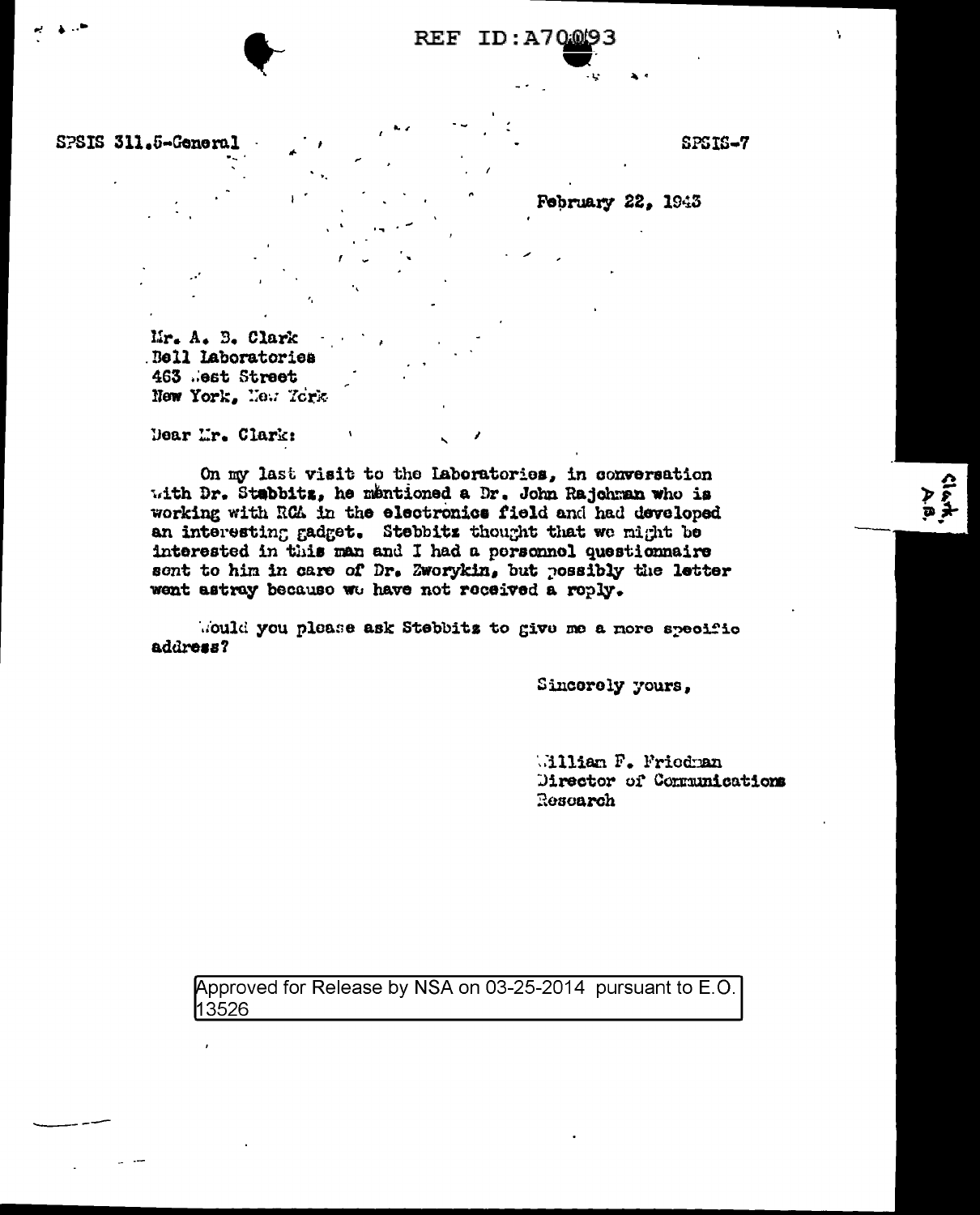$\frac{3}{2}$  $100:2000023$ r Shahra Colonel Corderman Lt. Colonel Doud Ţ I.t. Colonel McGrail Lt. Colonel Mathews lt. Celonel Cock Lt. Golonel Blacknon .<br>Hajor Lewis è. Hanor Brown Laptain Rosen Captain Drury **College** Ist Lt. Kretlow ી પ્યુન lst Lt. Smith राष्ट्र lst Lt. Best  $\mathcal{L}^{\mathcal{L}}$ स्तर् lst Lt. Runkle lst Lt. Cadorette 1st Lt. Harder  ${\tt 1st\ It.}$  Hartwe ${\overline {\tt l1}}$ lst Lt. D. Phillips .<br>1st 1t. Hamman 2nd Lt. Shidmore 2nd Lt. Manuel ir. Friednan Mrs. Blain 57 Mrs. Johnson Mrs. Thompson Mrs. Amram Miss Sass iiss Barker Mr. Frieds Comments & Return Recommendations. Information Information & Return. Inf. & Forwarding Your Inf. ( File Signature, if approved See Note on Back As Requested AS Discussed Your Action By